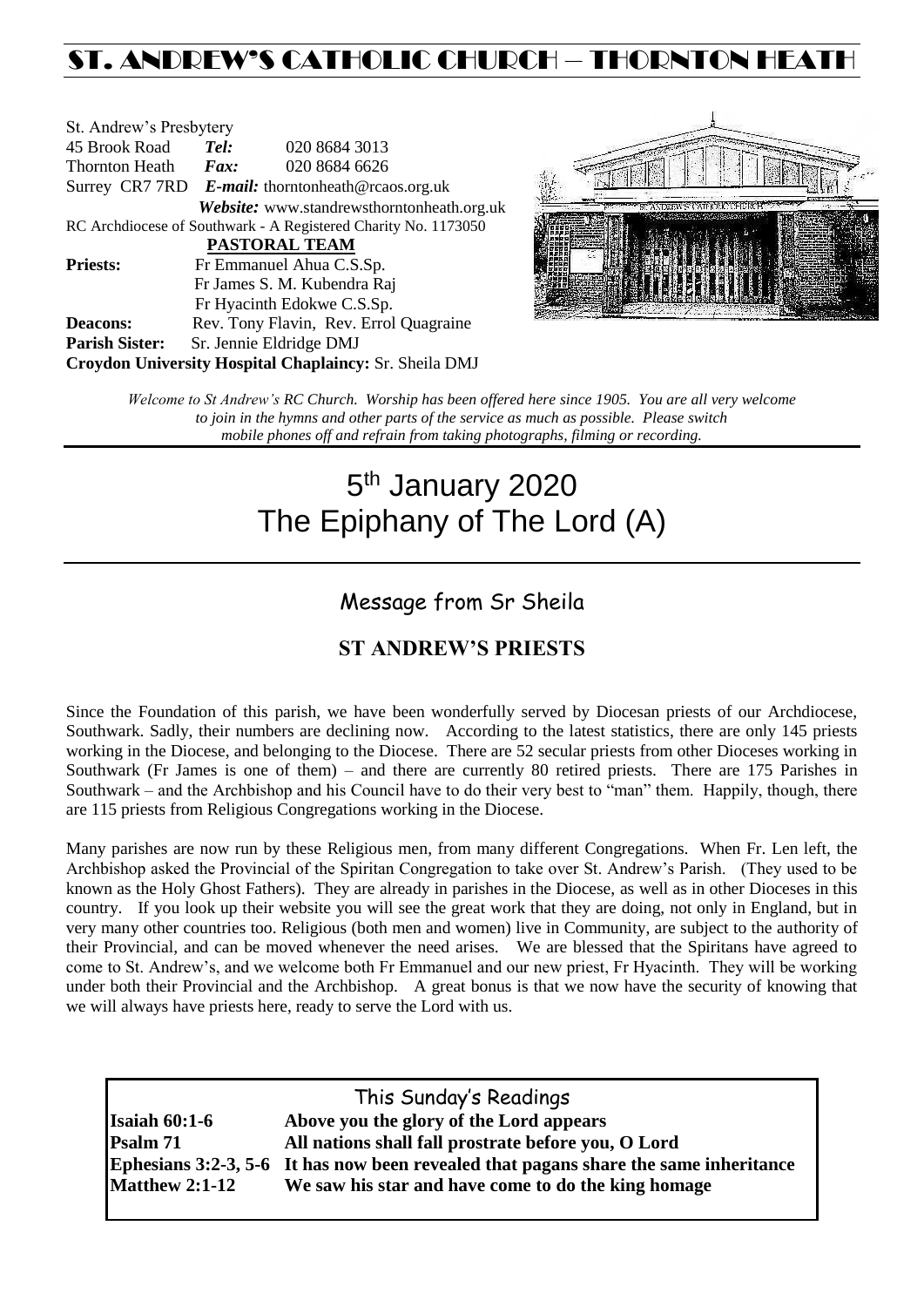### Diary for the Week

| <b>Sunday 5<sup>th</sup> January</b> |                    | 6.00pm (Saturday) First Mass of Sunday | Parishioners                       |
|--------------------------------------|--------------------|----------------------------------------|------------------------------------|
| The Epiphany of The Lord             |                    |                                        |                                    |
|                                      | 9.30am             | Mass                                   | Dorothy James RIP                  |
| Holyday of Obligation                | 11.30am            | Mass                                   | John Carrapiett RIP (Anniv)        |
|                                      | 5.00pm             | <b>Rosary</b>                          |                                    |
|                                      | $5.15 - 5.45$ pm   | <b>Exposition and Benediction</b>      |                                    |
|                                      | 6.00 <sub>pm</sub> | Mass                                   | Mary Josephine Wells RIP           |
|                                      | $7.00 - 9.00$ pm   | <b>Charismatic Prayer Group</b>        |                                    |
| Monday $6^{th}$ January              | 7.30am             | Mass                                   | Mrs D'Costa (Thanksgiving)         |
| Feria of Christmas time              | 10.00am            | Mass                                   | Patrick Nolan RIP                  |
| 1 John 3:22-4:6                      | $7.00 - 8.00$ pm   | <b>Parish Surgery</b>                  |                                    |
| Matthew 4:12-17, 23-25               |                    |                                        |                                    |
| Tuesday 7 <sup>th</sup> January      | 7.30am             | Mass                                   | Virginia & Vincent Athuayde RIP    |
| Saint Raymond of Penyafort           | 10.00am            | Mass                                   | <b>Brian Boothroyd RIP</b>         |
| 1 John 4:7-10                        | 6.30pm             | R.C.I.C. (hall)                        |                                    |
| Mark 6:34-44                         |                    |                                        |                                    |
| Wednesday 8 <sup>th</sup> January    | 7.30am             | Mass                                   | Mary Keeveney RIP                  |
| Feria of Christmas time              | 10.00am            | Mass                                   | <b>Andres Velbis</b>               |
| 1 John 4:11-18                       | 2.00 <sub>pm</sub> | <b>Active Retirement Group</b>         |                                    |
| Mark 6:45-52                         | 6.00pm             | <b>Lectio Divina Group (hall)</b>      |                                    |
|                                      | 7.00pm             | <b>Baptism Meeting (EA</b>             |                                    |
|                                      |                    | meeting room)                          |                                    |
|                                      | 7.30pm             | <b>Legion of Mary (hall)</b>           |                                    |
| Thursday 9 <sup>th</sup> January     | 7.30am             | Mass                                   | Brigalds D'Souza RIP               |
| Feria of Christmas time              | 10.00am            | Mass                                   | Hayfron Family (Well-being)        |
| 1 John 4:19-5:4                      | $7.00 - 8.30$ pm   | <b>Cubs (St James the Great)</b>       |                                    |
| Luke 4:14-22                         | 7.30pm             | <b>Adoration helpers meeting</b>       |                                    |
| Friday 10 <sup>th</sup> January      | 7.30am             | Mass                                   | Mike Gisczak RIP                   |
| Feria of Christmas time              | 10.00am            | Mass                                   | The Maras Family                   |
| 1 John 5:5-13                        | 6.30pm             | <b>Induction Mass for</b>              |                                    |
| Luke 5:12-16                         |                    | <b>Fr Emmanuel</b>                     |                                    |
| Saturday 11 <sup>th</sup> January    | 9.20am             | <b>First Holy Communion</b>            |                                    |
| Feria of Christmas time              |                    | <b>Meeting (hall)</b>                  |                                    |
| 1 John 5:14-21                       | 9.30am             | <b>Mass</b>                            | Teresa Crystal                     |
| John 3:22-30                         | 10.00am            | <b>Rosary</b>                          |                                    |
|                                      | $10.00 - 10.30$ am | <b>Confessions</b>                     |                                    |
|                                      | $5.00 - 5.30$ pm   | <b>Confessions</b>                     |                                    |
|                                      | 6.00pm             | <b>First Mass of Sunday:</b>           | Parishioners                       |
|                                      |                    | <b>Thanksgiving Mass for</b>           |                                    |
|                                      |                    | <b>St Andrew's volunteers</b>          |                                    |
| Sunday $12^{th}$ January             | 9.30am             | Mass                                   | John Messina RIP                   |
| The Baptism of The Lord              | 11.30am            | Mass                                   | Mrs Felicia Boateng (Thanksgiving) |
|                                      | 4.00pm             | <b>Confirmation Catechists</b>         |                                    |
|                                      |                    | <b>Meeting (EA meeting room)</b>       |                                    |
|                                      | 5.00pm             | <b>Rosary</b>                          |                                    |
|                                      | $5.15 - 5.45$ pm   | <b>Exposition and Benediction</b>      |                                    |
|                                      | 6.00 <sub>pm</sub> | Mass                                   | Mrs O'Hara RIP                     |
|                                      | $7.00 - 9.00$ pm   | <b>Charismatic Prayer Group</b>        |                                    |

|                     | Money Matters                 |                           |  |
|---------------------|-------------------------------|---------------------------|--|
|                     | <b>Collection Last Sunday</b> | £1,342.65                 |  |
|                     | Payment by Standing Order     | £ $700.00$                |  |
|                     | Total offertory               | £2,042.65                 |  |
|                     | Thank you for your generosity |                           |  |
| Altar Servers       |                               | Church Cleaners           |  |
| This week<br>Team 2 |                               | Judie's Crew<br>This week |  |
|                     |                               |                           |  |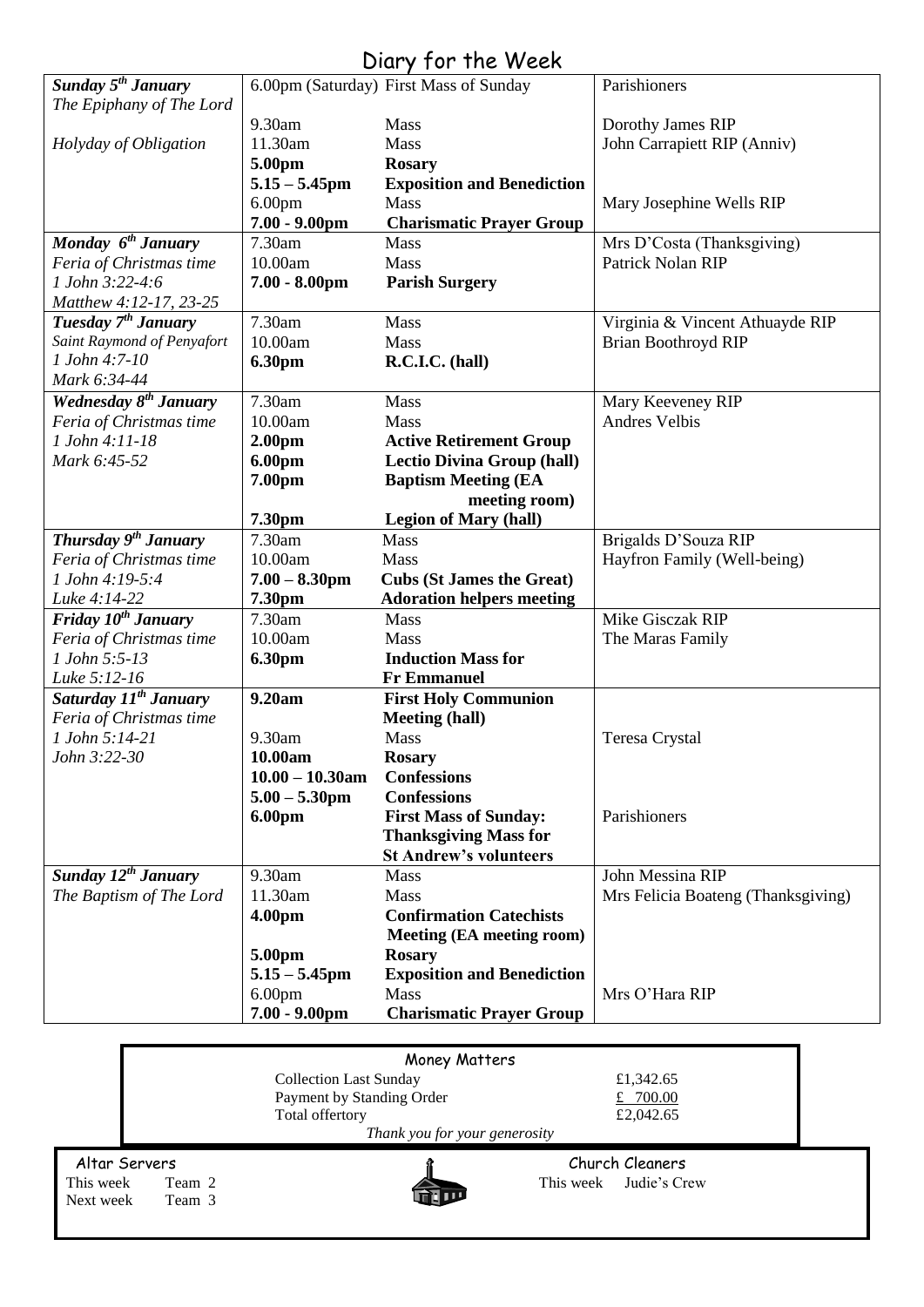### St. Andrew's Parish Notices

#### **HAPPY NEW YEAR!**

We wish you all a Holy, Happy and Prosperous New Year from Frs Emmanuel, James and Hyacinth, Deacons Tony and Errol and the Sisters.

#### **THANK YOU**

The Priests thank you for your most generous Christmas offerings. Thank you also from the Pastoral team for the many cards and gifts given to them personally and for your continued prayers and support. A special thank you to those who worked so hard behind the scenes for all our Christmas celebrations, helping in the hall with our festivities, the choirs, Christmas Crib, Altar Servers, Church flowers, cleaners, the Parish Council. Thank you again for helping us to prepare our Church to welcome Christ Jesus, our Lord and Saviour.

#### **FR FRANCIS**

As you know, Fr Francis has just left us to move to St John Fisher in Merton as their new Assistant Priest. Although before he joins St John Fisher he will be going to Nigeria for a holiday. Fr Francis would like to thank you all for your help, support and friendship while he was with us and he asks you to keep him in your prayers as he will keep all of us in his prayers.

#### **FR HYACINTH EDOKWE C.S.Sp**

We welcome Fr Hyacinth to St Andrews. He joins us from St John Fisher in Merton. We hope he will be very happy here at St Andrews.

#### **FIRST HOLY COMMUNION**

For those who have signed up to this year's programme, the books (parent book and child's workbook) will be available to purchase after the 9.30am Mass today, Sunday 5<sup>th</sup> January, in the hall. The first session starts on the  $11<sup>th</sup>$  January with attendance at the 9.30am Mass.

#### **FR EMMANUEL**

Fr Emmanuel invites you all to his Induction Mass at St Andrews on 10<sup>th</sup> January at 6.30pm. Please join us for this special Mass followed by a reception in the hall afterwards.

#### **CONFIRMATION 2020**

Bishop Paul Hendricks will be coming to administer the Sacrament of Confirmation on Saturday 6<sup>th</sup> June at 11am Mass. Sr. Jennie and the catechists will receive requests from those who are in year 9 and above who wish to be confirmed after all Sunday Masses in January. Please be prepared to give your reasons for wanting to be confirmed.

#### **THANKSGIVING MASS FOR THE VOLUNTEERS AT ST ANDREWS**

We would like to invite all our volunteers to our special thanksgiving Mass on Saturday 11<sup>th</sup> January at 6.00pm. A message from Fr Emmanuel: "We, the Clergy, are most grateful to all our volunteers who work so hard all the year round to help us and the Church run as smoothly as possible. We have many helpers who care very much about St Andrew's and our parishioners and they work closely with the Clergy to help in any way they can. Please join us for our special Mass so that we can all thank Our Lord together for looking after us and helping us too."

#### **TEA/COFFEE AFTER SUNDAY 9.30AM MASS**

You are all invited to go along to the hall after every 9.30am Sunday Mass where tea/coffee and cakes are always served. All are most welcome.

#### **PERPETUAL ADORATION**

Please check the notice board giving information about our timeline for the introduction of Perpetual Adoration in our parish. Further details to follow.